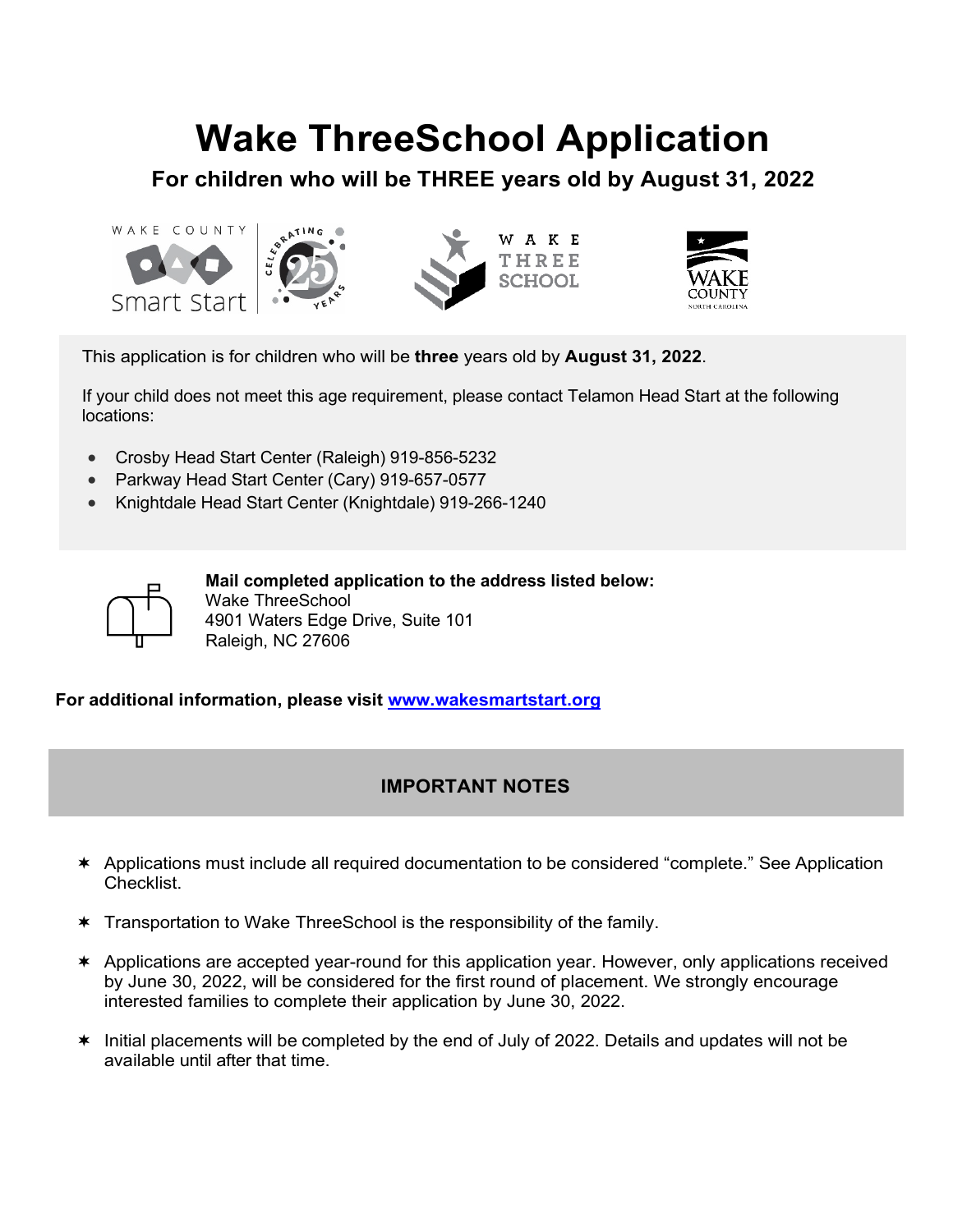# **APPLICATION CHECKLIST**

# **Required! Please include the following to the application:**

# **COPY OF CHILD'S BIRTH CERTIFICATE\***

• If your child's birth certificate is in a language other than English, please include a copy of the child's passport along with a copy of the birth certificate.

### **DOCUMENTATION OF WAKE COUNTY RESIDENCY (**Submit one of the following**) Copy of** *current* **signed Lease**

• Must include complete address, parent/guardian's name, parent/guardian's signature, and landlord's signature.

### **Current utility bill (water, power, or gas**)

• Must include name of company, name of parent, address of service. Cannot be an expired final notice or an expired disconnect notice. *If parent's name is not on a bill or lease:*  **Bill and letter from the bill payee stating that family lives with them.**

## **ALL SOURCES OF FAMILY INCOME**

#### **Please include one of the following supporting documentations of income,** *as well as documentation of income from child support, retirement, and/or worker's compensation.*

- If you get paid weekly submit 4 consecutive pay stubs
- If you get paid every two weeks/twice monthly submit 2 consecutive pay stubs
- If you get paid monthly submit at least 2 full months of pay stubs.
- If a paystub is not available, please submit an earnings statement from your supervisor, **2021 IRS** 1040, unemployment/social security benefits letter, or copies of all W-2s from **2021.**
- If you do not have any source of income, please complete and submit a Wake ThreeSchool Statement of Zero Income.

# **OPTIONAL DOCUMENTATION**

Please note: Wake ThreeSchool may assign priority points if families attach the following documentation:

- Copy of child's Individualized Education Program (IEP) from a public school.
- Documentation of parent's military service (includes current active duty and serious injury or death resulting from military service).
- Chronic Illness child's health assessment or note from medical provider indicating child's chronic illness.
- Copy of current educational/developmental screenings or evaluations indicating developmental or educational need.

**\* For additional information, please visit [www.wakesmartstart.org](http://www.wakesmartstart.org/)**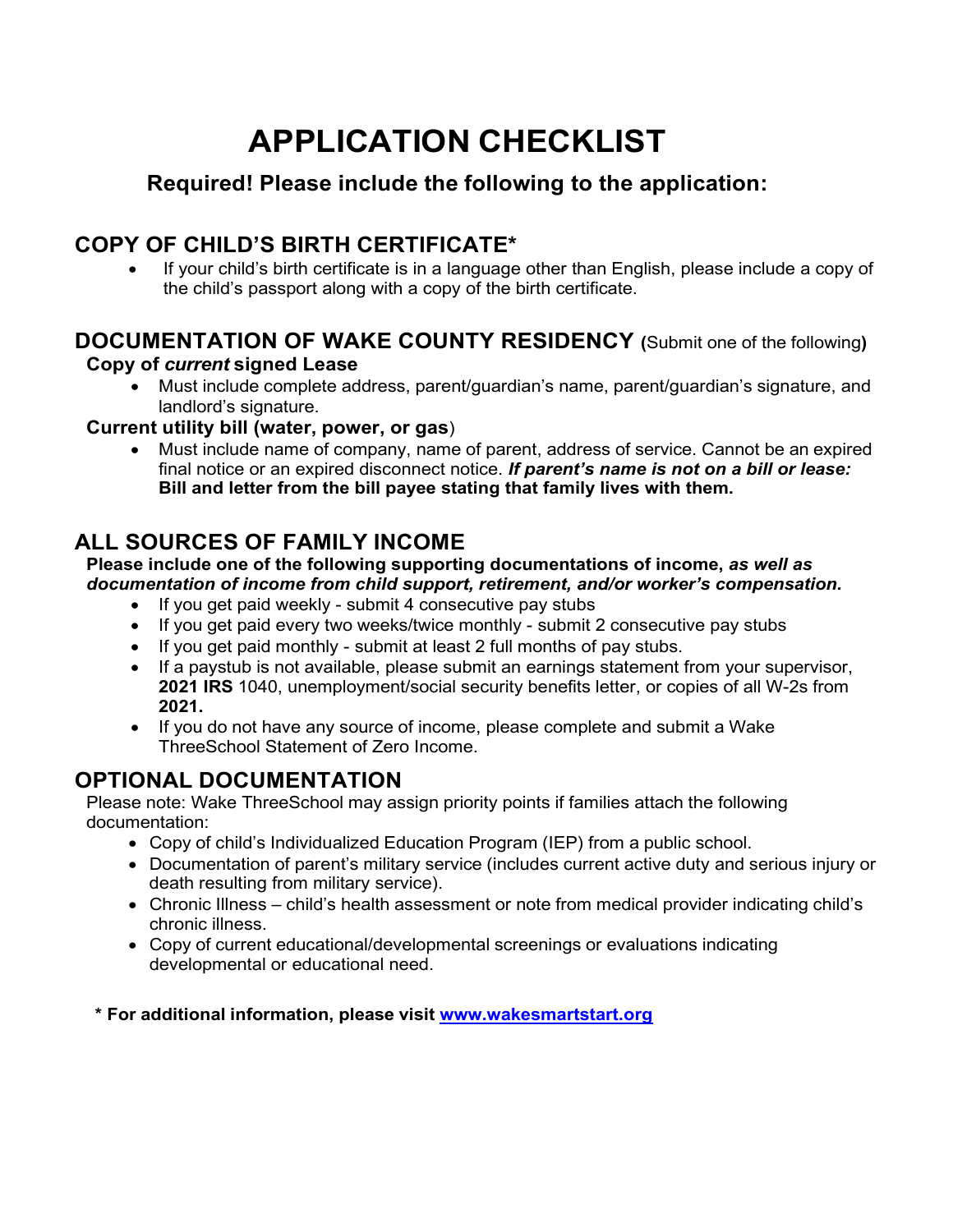**FOR OFFICE USE ONLY**

# **Wake ThreeSchool Application School Year - 2022-2023**









### **STUDENT INFORMATION Child's Legal Last Name Child's Legal First Name Child's Legal Middle Name Date of Birth (mm/dd/yyyy)** Sex ☐ Male ☐ Female **Is the child Hispanic/Latino?** ☐Yes ☐ No **Is your child a US Citizen?** *Information is not used to determine eligibility.* ☐Yes ☐ No **Which category best describes the child's race?** *(Mark ALL that apply)* ☐ Native Indian/Alaska Native ☐ Asian ☐ Black/African American ☐ White ☐ Native Hawaiian/Pacific Islander **FAMILY INFORMATION** Include names of parents or other legal custodians. If custody is shared, please provide documentation of how decisions are to be made. If you have questions, please contact a member of the Wake ThreeSchool staff. **My family requires support of an interpreter.**  $□$  **<b>Yes** □ No If so, what language: **1. First Name Last Name Email Relationship** ☐Mother ☐Father ☐Legal Guardian ☐Other - Please specify: **Home Phone ( ) Day Phone ( ) Cell Phone ( ) 2. First Name Last Name Email Relationship** ☐Mother ☐Father ☐Legal Guardian ☐Other - Please specify: **Home Phone ( ) Day Phone ( ) Cell Phone ( ) Child's Home Address <b>Apartment or Suite Number Apartment or Suite Number Apartment or Suite Number** City |State |Zip Code

**Date Received**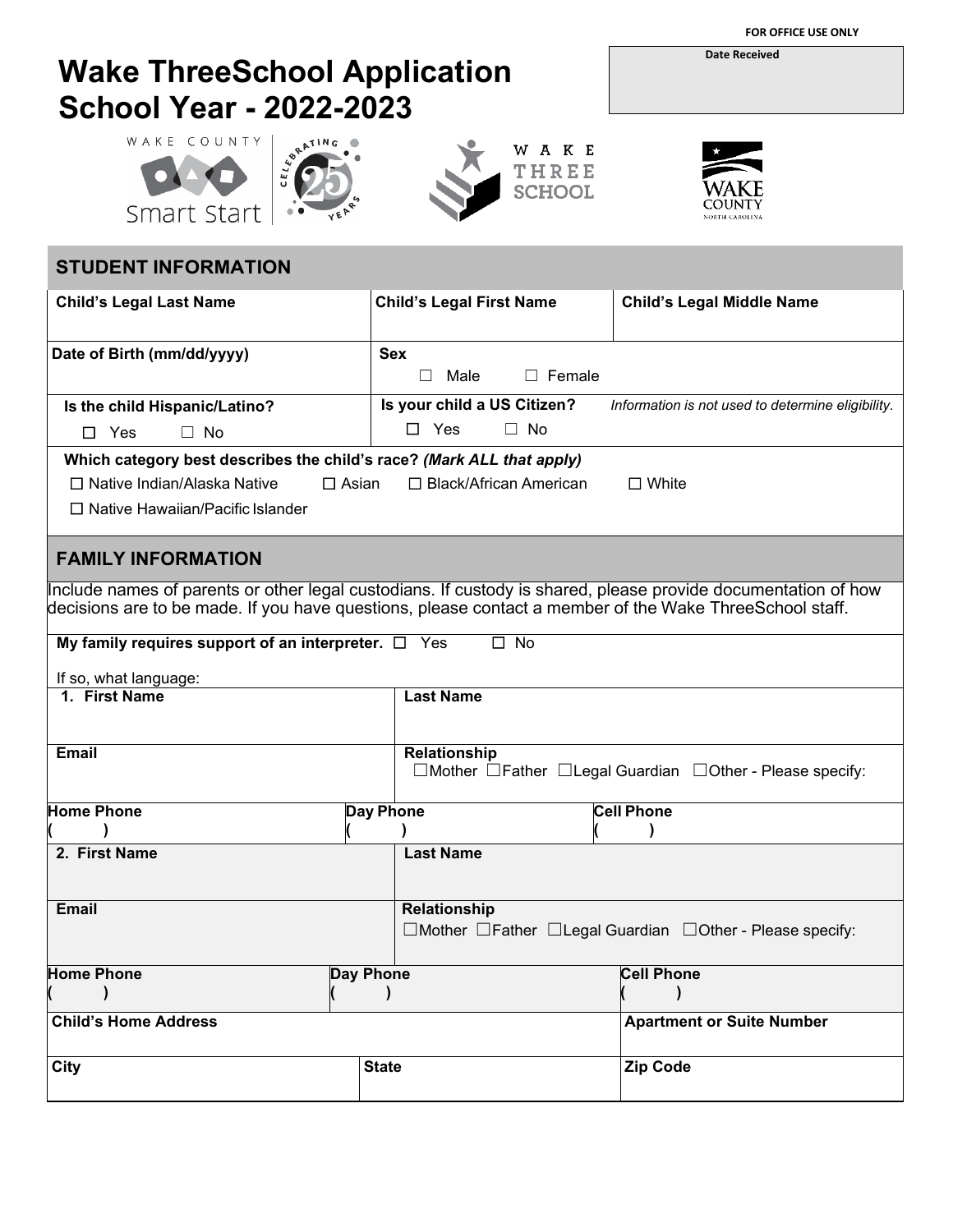| Mailing Address (if different from child's home address)                                              |                                                                                                                          |                             | <b>Apartment or Suite Number</b>                   |                                                       |  |
|-------------------------------------------------------------------------------------------------------|--------------------------------------------------------------------------------------------------------------------------|-----------------------------|----------------------------------------------------|-------------------------------------------------------|--|
| City                                                                                                  | <b>State</b>                                                                                                             |                             | <b>Zip Code</b>                                    |                                                       |  |
| With whom does the child live? (Choose only one)<br>$\Box$ Parent #2 only<br>Parent #1 only<br>$\Box$ | $\Box$ Both parents                                                                                                      | $\Box$ Legal guardian       |                                                    |                                                       |  |
| $\Box$ Other - Please specify:<br>Is this address temporary because of hardship?                      |                                                                                                                          | <b>County of Residence:</b> |                                                    |                                                       |  |
| $\Box$ No<br>Yes<br>$\mathsf{L}$                                                                      |                                                                                                                          |                             |                                                    | (This application is only for Wake County residents.) |  |
| Where is the child sleeping at night? (You may choose more than one option.)                          |                                                                                                                          |                             |                                                    |                                                       |  |
|                                                                                                       | $\Box$ The child lives with a parent or legal custodian in a residence owned or leased by the parent or legal custodian. |                             |                                                    |                                                       |  |
| $\Box$ In a motel or hotel<br>$\Box$ In a shelter                                                     | ⊔                                                                                                                        |                             | Moving from place to place/temporary accommodation | In a church<br>$\Box$                                 |  |
| <b>HOUSEHOLD INFORMATION</b>                                                                          |                                                                                                                          |                             |                                                    |                                                       |  |
| Please list child, parents, stepparents, siblings, and/or guardians who live with the child.          |                                                                                                                          |                             |                                                    |                                                       |  |
| <b>Name</b>                                                                                           | <b>Relationship to child</b>                                                                                             |                             | Date of Birth<br>(mm/dd/yyyy)                      | Please check if the child<br>has special needs        |  |
| Child's name                                                                                          | <b>Applicant Child</b>                                                                                                   |                             |                                                    | $\Box$                                                |  |
| Parent/Guardian                                                                                       |                                                                                                                          |                             |                                                    |                                                       |  |
| Parent/Guardian                                                                                       |                                                                                                                          |                             |                                                    |                                                       |  |
| Sibling's names:<br>11                                                                                |                                                                                                                          |                             |                                                    | □                                                     |  |
| 2                                                                                                     |                                                                                                                          |                             |                                                    | $\Box$                                                |  |
| 3                                                                                                     |                                                                                                                          |                             |                                                    | $\Box$                                                |  |
| 4                                                                                                     |                                                                                                                          |                             |                                                    | $\Box$                                                |  |
| 5                                                                                                     |                                                                                                                          |                             |                                                    | $\Box$                                                |  |
| 6                                                                                                     |                                                                                                                          |                             |                                                    | $\Box$                                                |  |
|                                                                                                       |                                                                                                                          |                             |                                                    | Total number in family                                |  |
|                                                                                                       |                                                                                                                          |                             |                                                    |                                                       |  |
|                                                                                                       |                                                                                                                          |                             |                                                    |                                                       |  |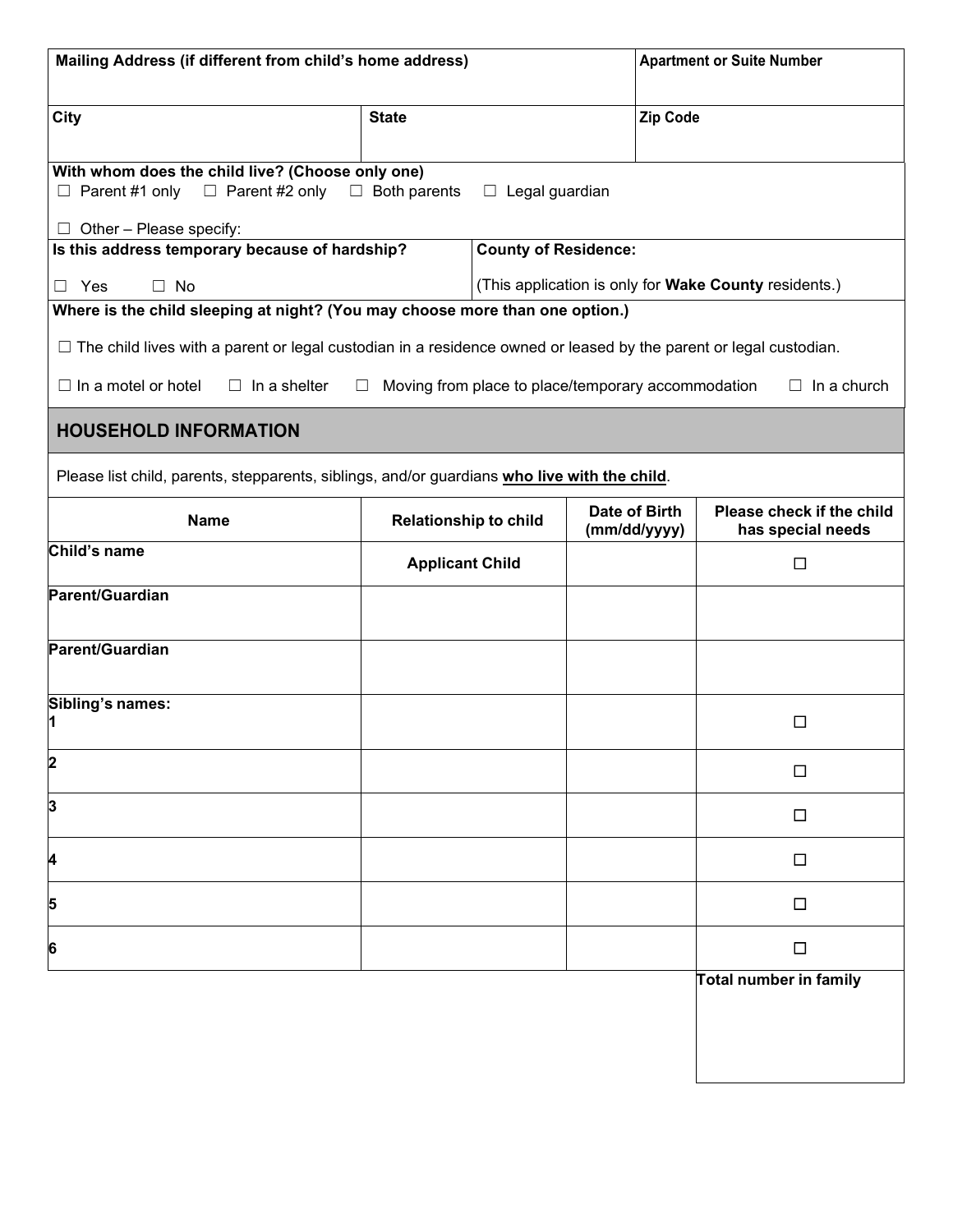### **HOME LANGUAGE INFORMATION**

What language does your child most frequently use to communicate?

What language do you most frequently speak to your child?

What language did your child first learn to talk?

### **OTHER FACTORS FOR CONSIDERATION**

If applicable, please attach documentation that indicates the child has any of the following factors: *(Mark all that apply)*

- ☐ Active Individualized Education Program (IEP)
- ☐ Limited English Proficiency
- ☐ Chronic Health Condition
- ☐ Developmental or Educational Need
- ☐ Parent or legal guardian of the child is an active-duty member of the military or was seriously injured or killed while on active duty

### **EDUCATION**

|                                                                                                                                                                                             | My child has never attended preschool, a child care program, or a family child care home. |              |                           |
|---------------------------------------------------------------------------------------------------------------------------------------------------------------------------------------------|-------------------------------------------------------------------------------------------|--------------|---------------------------|
| In the past, my child attended preschool, a child care program or a family child care home, but is not<br>$\perp$<br>attending now. Now my child stays with family members or a babysitter. |                                                                                           |              |                           |
| Name of previous Site/School/Family Child Care Home:<br>Date Last Attended (mm/dd/yyyy)                                                                                                     |                                                                                           |              |                           |
| $\Box$ My child is currently attending a child care program or family child care home.                                                                                                      |                                                                                           |              |                           |
| Name of Current Site/School/Family Child Care Home                                                                                                                                          |                                                                                           |              |                           |
| Address                                                                                                                                                                                     |                                                                                           |              | <b>Apartment or Suite</b> |
| City                                                                                                                                                                                        |                                                                                           | <b>State</b> | Zip Code                  |
| Does the child receive a Child Care Subsidy Voucher?                                                                                                                                        |                                                                                           |              |                           |
| Yes<br>$\Box$ No                                                                                                                                                                            |                                                                                           |              |                           |

How did you hear about this program? *(Select all that apply)*

 $\Box$  Internet search (specify website):  $\_$ 

- 
- 
- 
- 
- ☐ Twitter ☐ Family/Friends/Neighbor ☐ Head Start
	-
- ☐ Childcare Center ☐ Doctor/Pediatrician ☐ Other: \_\_\_\_\_\_\_\_\_\_\_\_\_\_\_\_\_\_\_\_
- ☐ Newspaper ☐ Sibling/family member attended NC Pre-K or Wake ThreeSchool
- ☐ Facebook ☐ Flyer ☐ Wake County Public Schools
	-
- ☐ Community Event ☐ Church ☐ Wake County Smart Start
	-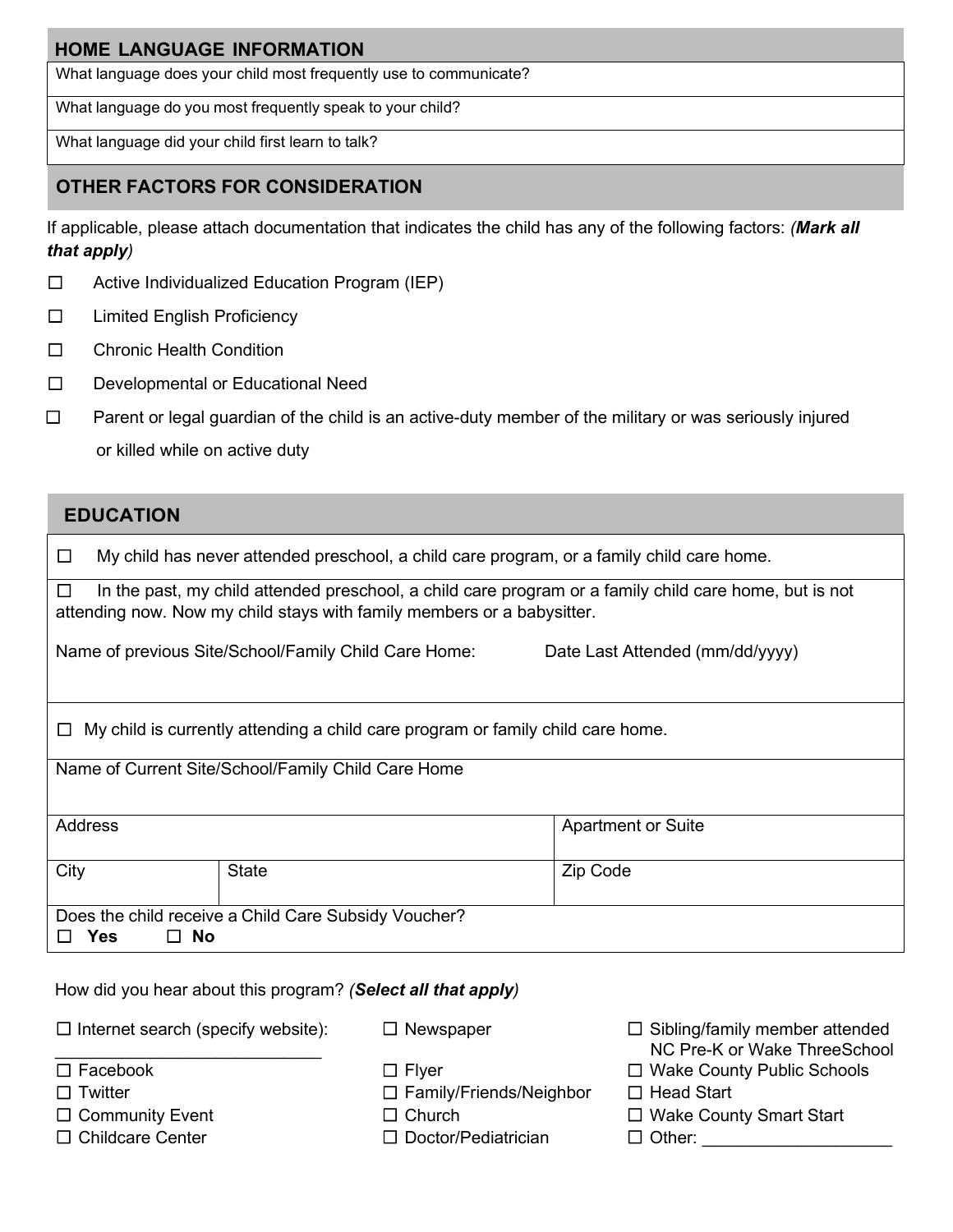### **FAMILY INCOME**

**If "0" income is reported, please submit a signed and dated Wake ThreeSchool statement from a family member and/or friendwho can verify your family's income.** *(Form available at www.wakesmartstart.org )* **NOTE: Documentation of all sources of family's income is required.**

| Name of Parent or Guardian #1                                                                                                                                                                                                                                      |                                                                                                                     |  |  |
|--------------------------------------------------------------------------------------------------------------------------------------------------------------------------------------------------------------------------------------------------------------------|---------------------------------------------------------------------------------------------------------------------|--|--|
| Employment Status (Mark all that apply)<br>□Employed - Average hours worked per week:<br>□Not Employed □Seeking Employment<br>hours<br>□ Attending Secondary Education □ Attending High School □ Attending Job Training □ Other (Please<br>explain):               |                                                                                                                     |  |  |
| Place of Employment                                                                                                                                                                                                                                                | <b>Work Phone</b>                                                                                                   |  |  |
| Income before taxes:<br>\$                                                                                                                                                                                                                                         | This amount is:<br>$\Box$ Yearly<br>$\square$ Monthly<br>□ Twice Monthly<br>$\Box$ Every 2 Weeks<br>$\Box$ Weekly   |  |  |
| Alimony:<br>\$                                                                                                                                                                                                                                                     | This amount is:<br>$\Box$ Yearly<br>$\Box$ Monthly<br>□ Twice Monthly<br>$\Box$ Every 2 Weeks $\Box$ Weekly         |  |  |
| Child Support:<br>\$<br>Worker's Comp/Disability:                                                                                                                                                                                                                  | This amount is:<br>□Yearly □Monthly<br>□ Twice Monthly<br>$\Box$ Every 2 Weeks $\Box$ Weekly<br>This amount is:     |  |  |
| \$                                                                                                                                                                                                                                                                 | $\Box$ Yearly<br>$\Box$ Every 2 Weeks<br>$\square$ Monthly<br>□ Twice Monthly<br>$\square$ Weekly                   |  |  |
| Unemployment:<br>\$                                                                                                                                                                                                                                                | This amount is:<br>□Yearly □Monthly<br>□ Twice Monthly<br>□ Every 2 Weeks<br>$\Box$ Weekly                          |  |  |
| <b>SS/SSI/Work First/TANF:</b><br>\$<br>Name of Parent or Guardian #2                                                                                                                                                                                              | This amount is:<br>□ Every 2 Weeks<br>$\Box$ Yearly<br>$\square$ Monthly<br>□ Twice Monthly<br>$\Box$ Weekly        |  |  |
|                                                                                                                                                                                                                                                                    |                                                                                                                     |  |  |
| Employment Status (Mark all that apply)<br>$\square$ Employed - Average hours worked per week:<br>hours □Not Employed □Seeking Employment<br>□ Attending Secondary Education □ Attending High School □ Attending Job Training<br>$\Box$ Other (Please<br>explain): |                                                                                                                     |  |  |
| Place of Employment                                                                                                                                                                                                                                                | <b>Work Phone</b>                                                                                                   |  |  |
| Income before taxes:<br>\$                                                                                                                                                                                                                                         | This amount is:<br>$\Box$ Monthly $\Box$ Twice Monthly<br>□ Every 2 Weeks □ Weekly<br>$\Box$ Yearly                 |  |  |
| Alimony:<br>\$                                                                                                                                                                                                                                                     | This amount is:<br>$\Box$ Monthly $\Box$ Twice Monthly<br>$\Box$ Every 2 Weeks $\Box$ Weekly<br>□ Yearly            |  |  |
| Child Support:<br>\$                                                                                                                                                                                                                                               | This amount is:<br>$\Box$ Yearly<br>□ Twice Monthly<br>$\Box$ Every 2 Weeks $\Box$ Weekly<br>$\Box$ Monthly         |  |  |
| Worker's Comp/Disability:<br>\$                                                                                                                                                                                                                                    | This amount is:<br>$\Box$ Twice Monthly<br>□ Every 2 Weeks □ Weekly<br>$\Box$ Yearly<br>$\square$ Monthly           |  |  |
| Unemployment:<br>\$                                                                                                                                                                                                                                                | This amount is:<br>$\Box$ Twice Monthly<br>$\Box$ Yearly<br>$\square$ Monthly<br>$\Box$ Every 2 Weeks $\Box$ Weekly |  |  |
| SS/SSI/Work First/TANF:<br>\$                                                                                                                                                                                                                                      | This amount is:<br>$\Box$ Monthly $\Box$ Twice Monthly<br>□ Every 2 Weeks<br>$\Box$ Weekly<br>$\Box$ Yearly         |  |  |
| For Office Use only:                                                                                                                                                                                                                                               |                                                                                                                     |  |  |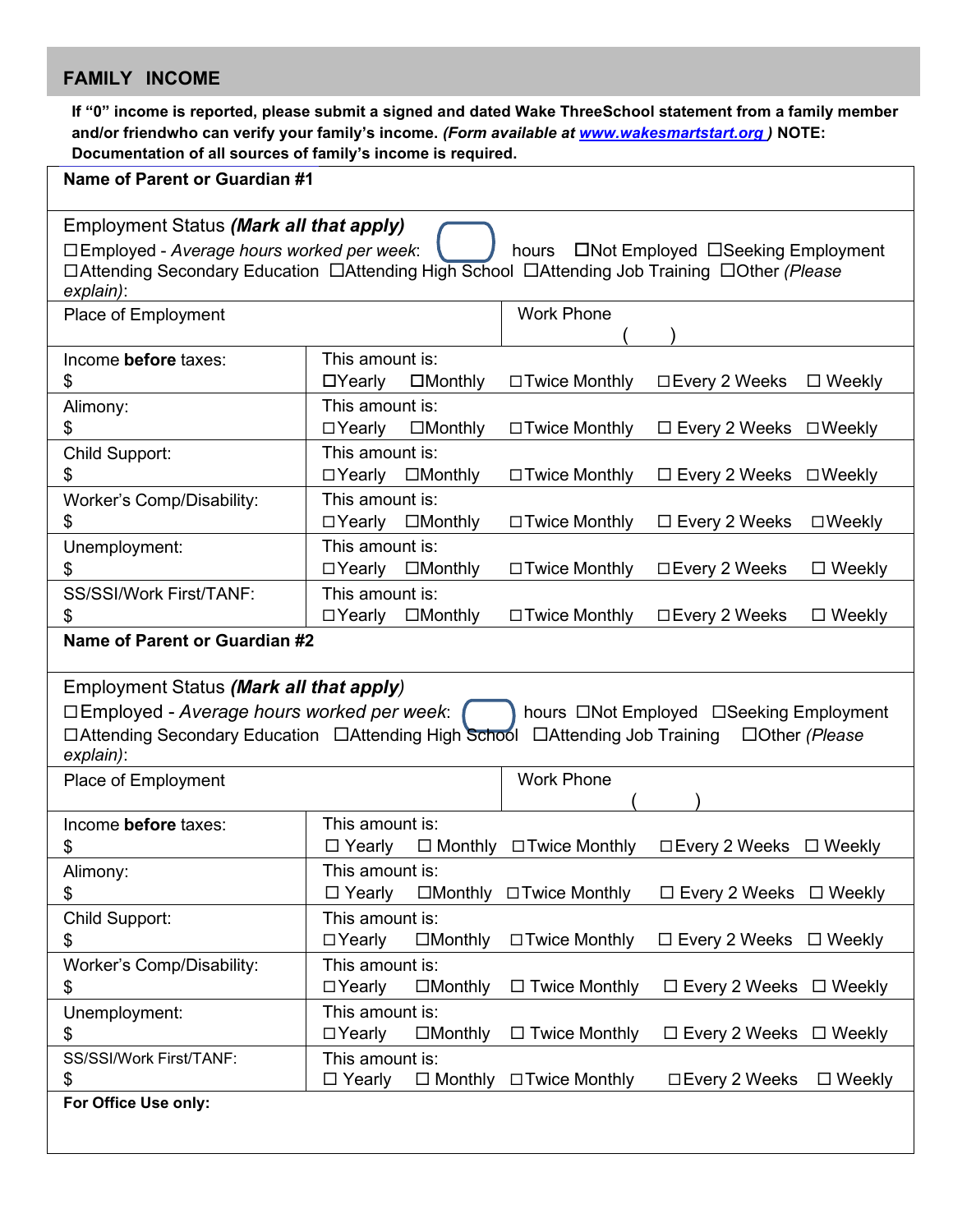### **FAMILY RESPONSIBILITY**

### **Please read carefully and initial each box to confirm your understanding and acceptance of your responsibilities.**

| <b>Initial Here</b> | I authorize partnering Wake ThreeSchool agencies Wake County Public Schools<br>System, Wake County Smart Start, Wake County Human Services and Telamon Head<br>Start to exchange information regarding my child for the purpose of determining<br>eligibility for state and federally funded preschool programs and for data collection by<br>the Office of EarlyLearning and the Division of Child Development and Early Education.<br>I also authorize partnering Wake ThreeSchool agencies to share my family's contact<br>information with Wake County partners that serve 3-year-olds, if they believe my child<br>is eligible for other community programs. |
|---------------------|-------------------------------------------------------------------------------------------------------------------------------------------------------------------------------------------------------------------------------------------------------------------------------------------------------------------------------------------------------------------------------------------------------------------------------------------------------------------------------------------------------------------------------------------------------------------------------------------------------------------------------------------------------------------|
| <b>Initial Here</b> | I understand that my child will need a current, updated health assessment that<br>includes hearing, vision, and dental screenings before attending a Wake<br>ThreeSchool program.                                                                                                                                                                                                                                                                                                                                                                                                                                                                                 |
| <b>Initial Here</b> | I give permission for my child to receive developmental, speech and language<br>screenings and additional hearing, vision, and dental screenings. Results of<br>these screenings can be shared with partnering Wake ThreeSchool (Wake County<br>Public Schools System, Wake County Smart Start, and Telamon Head Start).                                                                                                                                                                                                                                                                                                                                          |
| <b>Initial Here</b> | I understand that if my child is selected for participation, family engagement is<br>expected. My family will cooperate with programs to submit necessary<br>documentationand applications for additional services.                                                                                                                                                                                                                                                                                                                                                                                                                                               |
| <b>Initial Here</b> | I understand that transportation to and from Wake ThreeSchool<br>programs will be the family's responsibility.                                                                                                                                                                                                                                                                                                                                                                                                                                                                                                                                                    |
| <b>Initial Here</b> | I understand that if there is a change in my child's address, phone number or<br>attendance in any type of licensed care, or if there is change in family size or family<br>income, it is my responsibility to notify Wake ThreeSchool staff and inform them of any<br>changes.                                                                                                                                                                                                                                                                                                                                                                                   |
| <b>Initial Here</b> | I understand that my child may be placed on a waiting list.                                                                                                                                                                                                                                                                                                                                                                                                                                                                                                                                                                                                       |